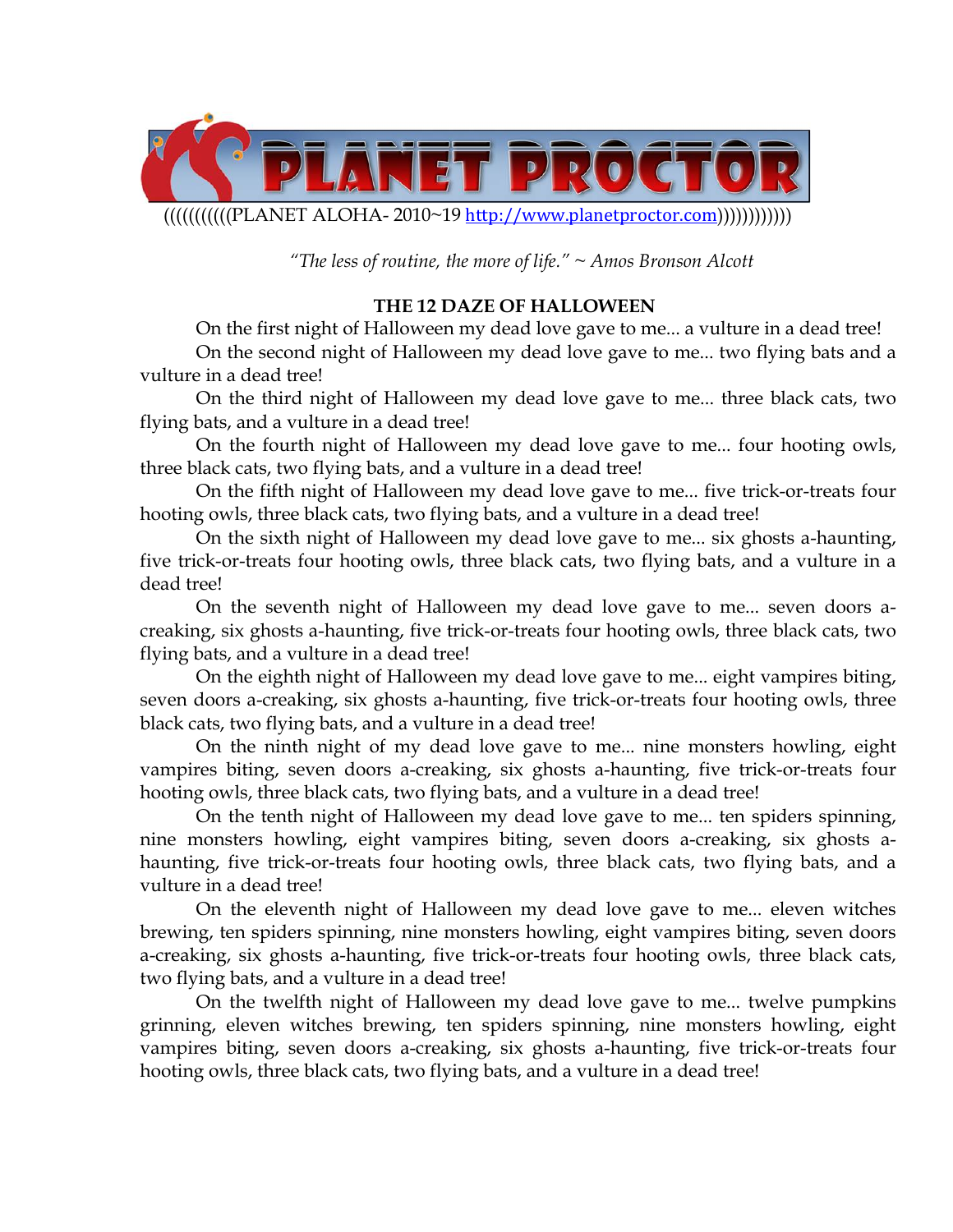

*"Either you're a mockery of your own ideals or your ideals are too low." ~ Charles Ludlam* 

# **GOOD NEWS**

Representatives of the AFTRA and Screen Actors Guild Presidents' Forum for One Union have been meeting to begin joint discussions about the strong and growing desire of both unions' memberships to form one union. SAG President Ken Howard says, "I'm committed to moving forward and to engaging in a public and transparent process that will foster buy-in across our memberships."

"I believe deeply in this exciting and important project," adds AFTRA President Roberta Reardon, "and I look forward to speaking with members from both unions around the country as we work together to create one successor union."

And talking about unions - robots can now be controlled by rat brains, and **Kevin Warwick**, **once a cyborg** himself, and now a researcher at the University of Reading, is culturing brain cells from rats and employing them as a guidance control circuit for simple wheeled robots. The cells can even form new connections, making the system a true learning machine, as the robot swerves to avoid walls. Not quite the rats with human brains described by Christine O'Donnell, but close…

http://singularityhub.com/2010/10/06/videos-of-robot-controlled-by-rat-brain-amazing-technology-stillmoving-forward/

*Michele Bachmann calls Smoot-Hawley Hoot-Smalley. ~ Phil's Phunny Phacts* 

# **FIRESIGN AND BEYOND!**

 Well, Bozos, our new touring show was a roaring success this past weekend at the beautiful Barnsdall Gallery Theatre in Hollywood, with a sold-out house on Saturday crammed with honking, rat-brained fans from as far away as Boston and Canada. Kudos go to Maureen Weston, our managing producer, Judith Walcutt for a last minute publicity blast and our invaluable Taylor Jessen, who created and supervised our sound design (and taped the show as well), not to mention Melinda Peterson and Oona Austin for their behind-the-scenes efforts on our behalf. But I mentioned them anyway…

In spite of the soft economy, it appears that we have a show folks really want to see, so we'll certainly take a hard look at new venues for 2011.

 My next tour starts on November 4th to Maui, Oahu and Kona in Hawaii, performing a multi-character reading of *Don Quixote* with the amazing L.A. Guitar Quartet, then a visit to our timeshares on Maui and Kauai before returning on November 20th to add voices to "The Lord of the Rings" interactive game.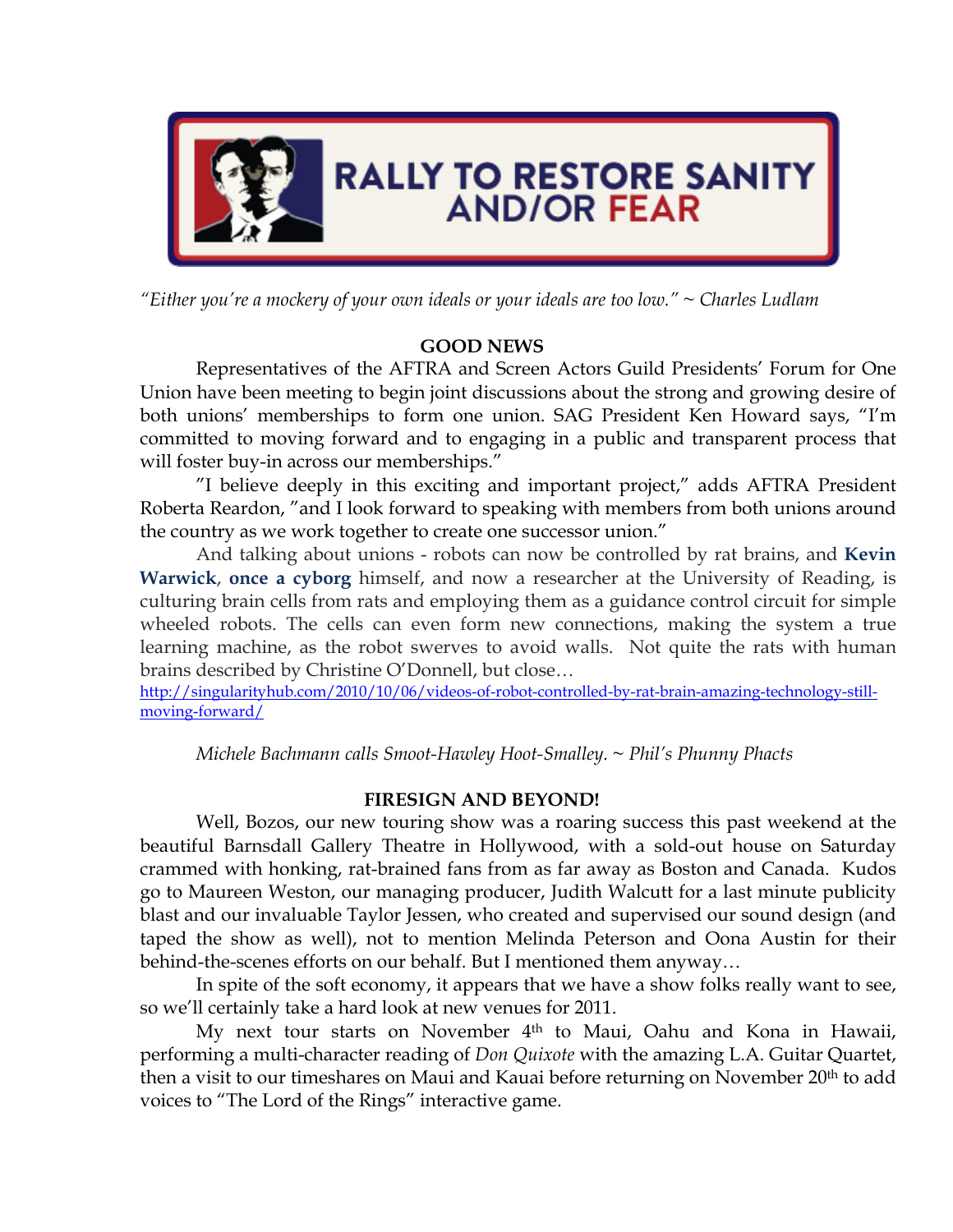Here at home, *Autumn Garden* will be opening at our Antaeus stage on Lankershim in NoHo – go to http://antaeus.org/onstagenow.html for tix!

 And finally, on the day we return from the Islands, Henry Jaglom's new film *Queen of the Lot* premieres. I have a small but pivitol role (ha!) and can be seen for a naonosecond with star Tanya Frederick in the trailer…

http://www.hulu.com/watch/185697/movie-trailers-queen-of-the-lot

 *"People shouldn't expect the mass media to do investigative stories. That job belongs to the 'fringe' media."~ Ted Koppel* 

#### **CRABS**

A lawyer boarded an airplane in New Orleans with a box of frozen crabs and asked a blonde flight attendant to take care of them for him. She took the box and promised to put it in the crew's refrigerator.

He advised her that he was holding her personally responsible for their staying frozen, mentioning in a very haughty manner that he was a lawyer, and proceeded to rant at her about what would happen if she let them thaw out. Needless to say, she was annoyed by his behavior.

Shortly before landing in New York, she used the intercom to announce to the entire cabin, "Would the lawyer who gave me the crabs in New Orleans please raise your hand?" Not one hand went up - so she took them home and ate them.

Two lessons here: Lawyers aren't as smart as they think they are. Blondes aren't as dumb as people think.

 *"In order to be irreplaceable, one must always be different." ~ Coco Chanel* 

#### **VIRUS WARNING**

NOTE: These symptoms seem to especially target those born prior to 1965*…*

- 1. Causes you to send the same e-mail twice.
- 2. Causes you to send a blank e-mail.
- 3. Causes you to send e-mail to the wrong person.
- 4. Causes you to send it back to the person who sent it to you.
- 5. Causes you to forget to attach the attachment.
- 6. Causes you to hit "SEND" before you've finished.
- 7. Causes you to hit "DELETE" instead of "SEND."
- 8. Causes you to hit "SEND" when you should "DELETE."
- It's called the C-Nile Virus…(Hey! Did I run this before?)

 *"No one really belongs in an old age home; time doesn't make us, we make time. If a civilization may be judged on how it treats its poor, its infirm, and those who are advanced in age, then we must cower in shame." ~ Jayne Lynne Stahl* 

#### **IN SECURITY**

At this time of heightened security in Europe it's important to review how our allies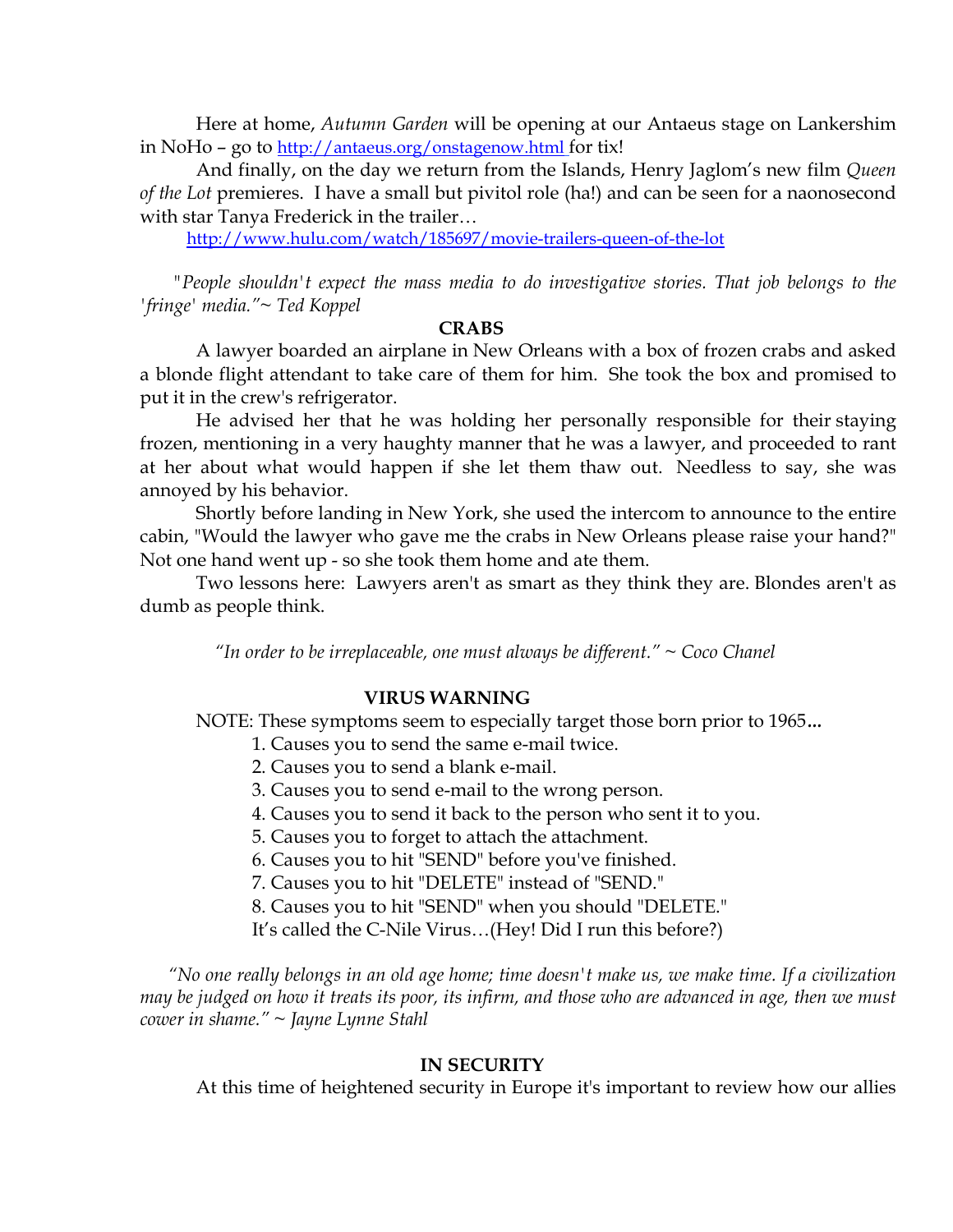handle terrorist threats: The English are feeling the pinch and have raised their security level from "Miffed" to "Peeved". Soon, though, security levels may be raised yet again to "Irritated" or even "A Bit Cross". The English have not been "A Bit Cross" since the blitz in 1940, when tea supplies nearly ran out. Terrorists have been re-categorized from "Tiresome" to "A Bloody Nuisance". (The last time the British issued a "Bloody Nuisance" warning level was in 1588, when threatened by the Spanish Armada.)

The Scots have raised their threat level from "Pissed Off" to "Let's get the Bastards". They don't have any other levels. This is the reason they have been used on the front line of the British army for the last 300 years.

On the other hand, the French government announced that it has raised its terror alert level from "Run" to "Hide"- the only two higher levels in France are "Collaborate" and "Surrender" (The rise was precipitated by a recent fire that destroyed France's white flag factory, effectively paralyzing the country's military capability).

Italy has increased the alert level from "Shout Loudly and Excitedly" to "Elaborate Military Posturing". Two more levels remain: "Ineffective Combat Operations" and "Change Sides".

The Germans have increased their alert from "Disdainful Arrogance" to "Dress in Uniform and Sing Marching Songs". They also have two higher levels: "Invade a Neighbor" and "Lose". And the Spanish are all excited to see their new submarines ready to deploy. These elegantly designed subs have glass bottoms so the new Spanish navy can get a really good look at the old Spanish navy.

New Zealand has raised its security levels from "bah" to "BAAAA" and due to continuing cutbacks, they have only one more level which is "I hope Australia will come and rescue us". Australia, meanwhile, has raised its security level from "No worries" to "She'll be alright, mate". Three more levels remain: "Crikey!", "I think we'll need to cancel the barbie this weekend" and "The barbie is cancelled." (So far no situation has ever warranted use of the final escalation level.)

Americans as usual, are carrying out pre-emptive strikes on all of their allies "just in case". Canada doesn't have any alert levels. *(Anon)*

 *"Most of the things worth doing in the world have been declared impossible before they were done." ~ Louis D. Brandeis* 

## **AN OLD JOKE**

 After his annual physical, the doctor said to his elderly patient, "You appear to be in good health for a man of your age, but do you have any medical concerns you'd like to ask me about?"

 "In fact, I do," answered the old man. "After I have sex, I'm usually cold and chilly, but after I have sex the second time, I'm usually hot and sweaty."

 After examining the man's elderly wife, the doctor said, "Everything seems to be fine, but do you have any concerns you'd like to discuss?" The lady said she didn't, so the doctor said to her, "Well, your husband expressed an unusual concern. He claims that he is usually cold and chilly after having sex with you the first time and then hot and sweaty the second time. Do you know why?"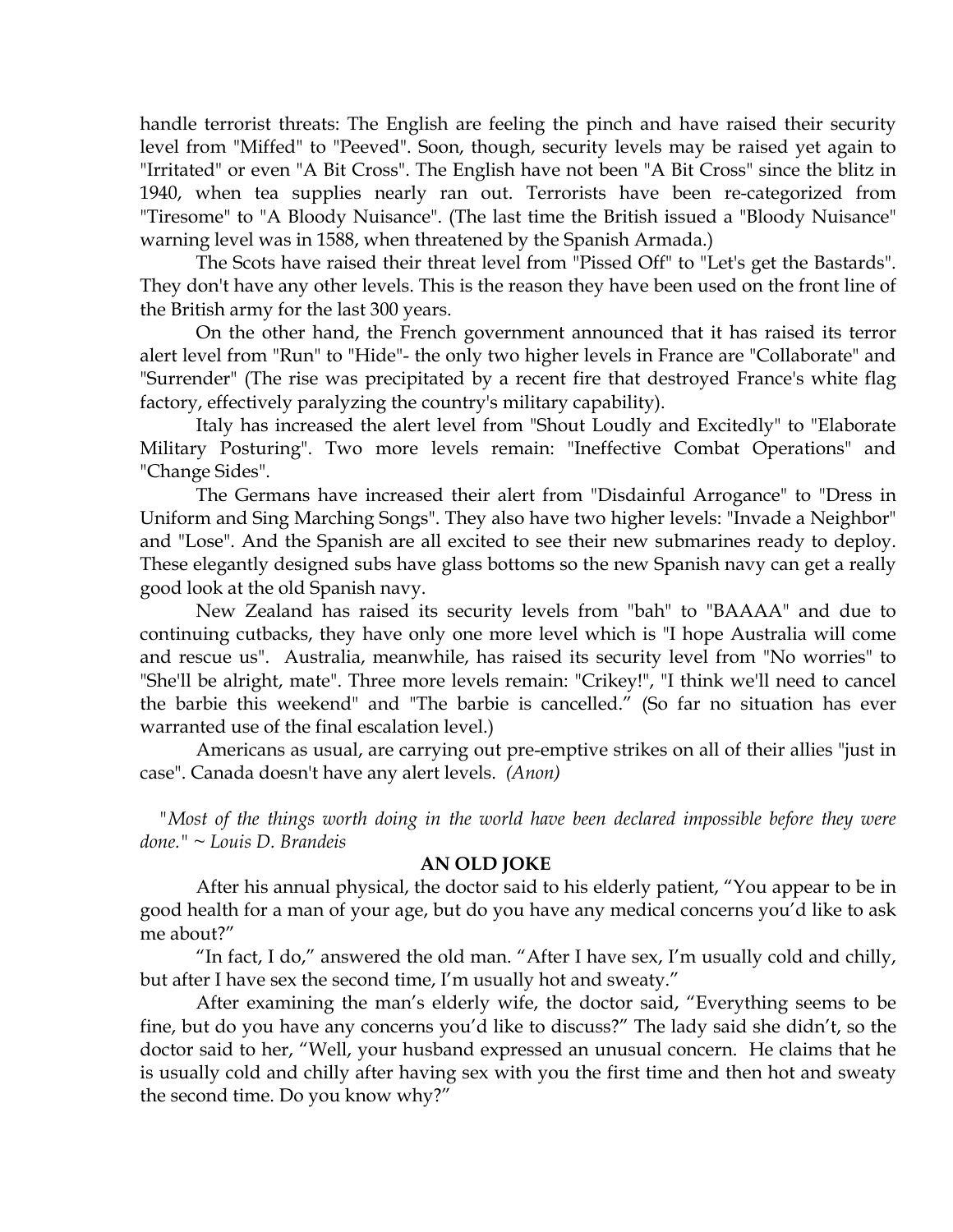"Oh, that crazy old bastard," she replied. "That's because the first time is in January and the second time is in August!"

 *"An archeologist is the best husband a woman can have. The older she gets, the more interested he is in her." ~ Agatha Christie* 

### **PUFF PUFF**

A report released by the Marijuana Arrest Research Project and the N.A.A.C.P. has determined that "In the last 20 years, California made 850,000 arrests for possession of small amounts of marijuana, and half-a-million arrests in the last 10 years. The people arrested were disproportionately African-Americans and Latinos, overwhelmingly young people, especially men."

For example, the City of Los Angeles "arrested blacks for marijuana possession at seven times the rate of whites," an imbalance that exists countrywide. NY Times' Charles Blow concludes "No one knows all the repercussions of legalizing marijuana, but it is clear that criminalizing it has made it a life-ruining racial weapon…

"When will politicians have the courage to stand up, acknowledge this fact and stop allowing young minority men to be collateral damage?"

http://www.nytimes.com/2010/10/23/opinion/23blow.html?\_r=1

*"Live life forward." ~ Soren Kierkegaard* 

### **TAKE IN**

Betsey Brubaker, Kenneth Wilhite, Jr., Bill Coombs, Jim Reynolds, Scott W. Langill, George Riddle, Jim Meskimen, Victor Kopcewich, Jayne Stahl, H. Lee Kagan, Ivan Berger, and *The Week.* 

 *"A laugh is not something you get. It's something you give." ~ Richard Fish* 

## **TAKE OUT**

ALICE: http://www.youtube.com/user/AliceTheFilm BABY ROCK: http://bit.ly/cdFwj3 BREAK IN: http://www.youtube.com/watch?v=civOdWxd4Kc BREAK OUT: http://www.youtube.com/watch?v=hMtZfW2z9dw&feature=related CAT CARD: http://www.jacquielawson.com:80/viewcard.asp?code=1267427298919&source=jl999 DUTCH TREAT: http://wimp.com/bicycleskill/ HOLO ROCK: http://singularityhub.com/2010/10/20/this-rocking-lead-singer-is-a-3d-hologram-video/ SHIVERING: http://www.youtube.com/watch?v=qw\_BeSys7Bc STOMP: http://gawker.com/5673921/meet-the-gun+toting-tea-partier-who-beat-up-a-woman-at-rand-pauls-debate TATRA: http://www.strangecosmos.com/content/item/167906.html

*Barry Gibb is listed as a grip in the new Clint Eastwood film "Hereafter" ~ Phil's Phunny Phacts* 

 ++++++++++++ OCTOBER 30, 2010 ++++++++++++ \* FIRESIGN CDS: http://www.laugh.com